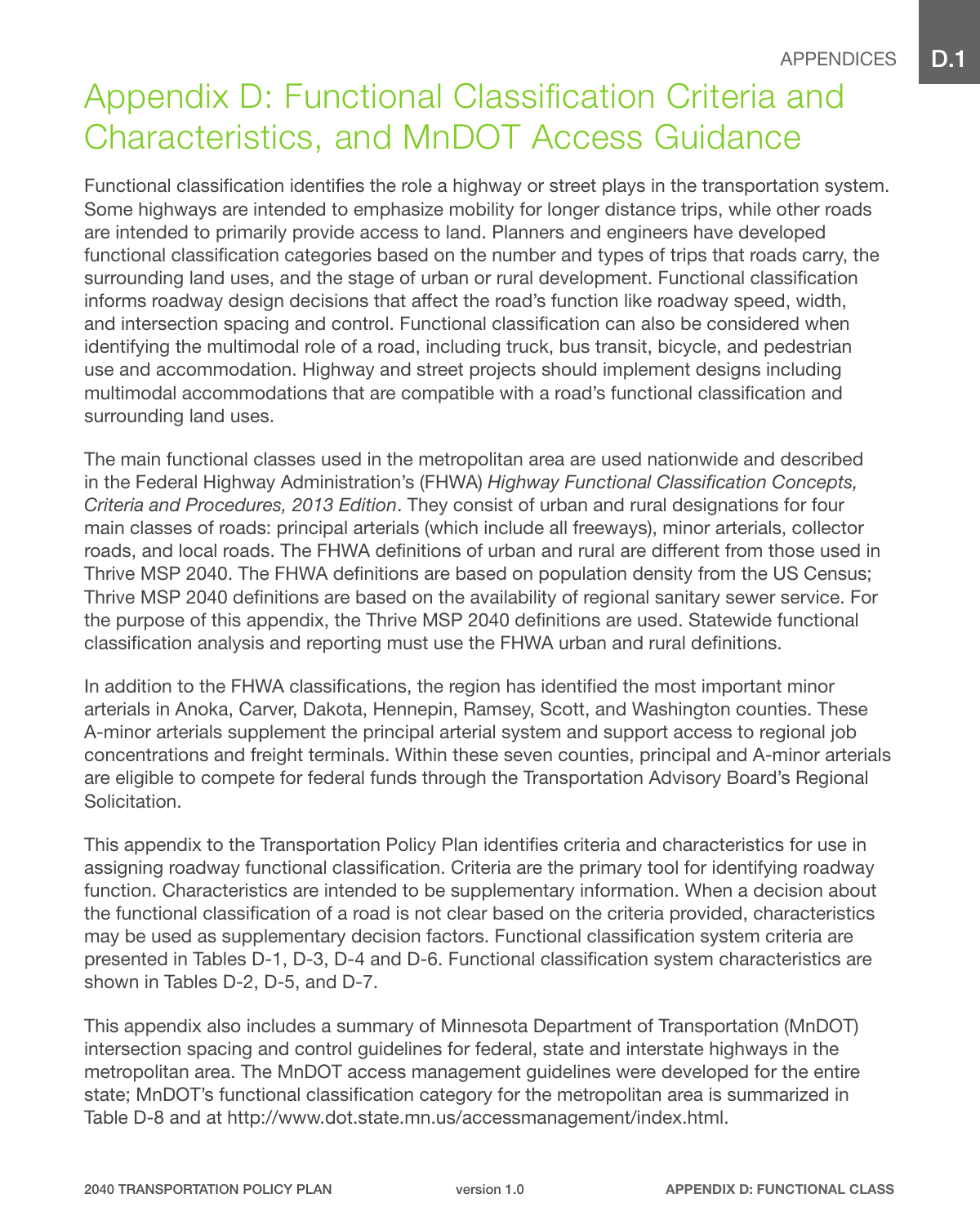#### Principal Arterials

The emphasis of principal arterials is on moving large volumes of traffic over long distances rather than providing direct access to land. They connect the region with other areas in the state, the nation, and the world. Principal arterials also connect regional concentrations and freight terminals within the metropolitan area. Principal arterials should support the longest trips in the region, including intercity bus, express bus, and highway bus rapid transit services.

Principal arterials consist primarily of interstate freeways and other freeways or highways. Most are owned and operated by MnDOT, but some are under the jurisdiction of Anoka, Dakota, Ramsey, and Scott counties or the City of Saint Paul. The Metropolitan Highway System, as defined in the Transportation Policy Plan, is composed of all principal arterials in Anoka, Carver, Dakota, Hennepin, Ramsey, Scott, and Washington counties.

Principal arterial spacing and access spacing vary based on the density of surrounding development. Table D-1 shows principal arterial spacing varies from two to three miles in the most densely developed parts of the region to six to 12 miles in rural areas. Where an urban or suburban level of development is planned, spacing of principal arterials or future principal arterials may be two to three miles. Table D-1 also shows access spacing to principal arterials; non-interstate freeways provide land access somewhat more frequently than interstate freeways. At present, principal arterials connect with other principal and minor arterials, and select collectors and local streets. In the future, new connections to principal arterials should be limited to other principal and A-minor arterials, or to select minor arterials in Wright and Sherburne counties where A-minors are not identified.

Principal arterials are not intended to serve pedestrian and bicycle travel directly and they often act as barriers to bicycle and pedestrian travel in the centers and neighborhoods through which they pass. Adequate pedestrian and bicycle crossings separate from general traffic lanes are an important consideration along principal arterials.

### Minor Arterials

The minor arterial system supplements the principal arterial system and provides connections to the principal arterial system. Minor arterials also support access to major traffic generators, including regional job concentrations and freight terminals, and between rural centers within and just outside the region. Minor arterials should serve medium-to-short trips, including arterial bus rapid transit, limited-stop bus, and local bus service.

In the urban service area the emphasis of minor arterials is on supplementing principal arterial mobility as opposed to providing direct access to land, and only concentrations of commercial, industrial, or residential land uses should have direct access to them. Minor arterials should connect to principal arterials, other minor arterials and collectors. Connections to some local streets are acceptable.

The spacing of minor arterials and access along them vary based on the density of surrounding development. Table D-3 shows minor arterial spacing varies from one-fourth mile to three-fourths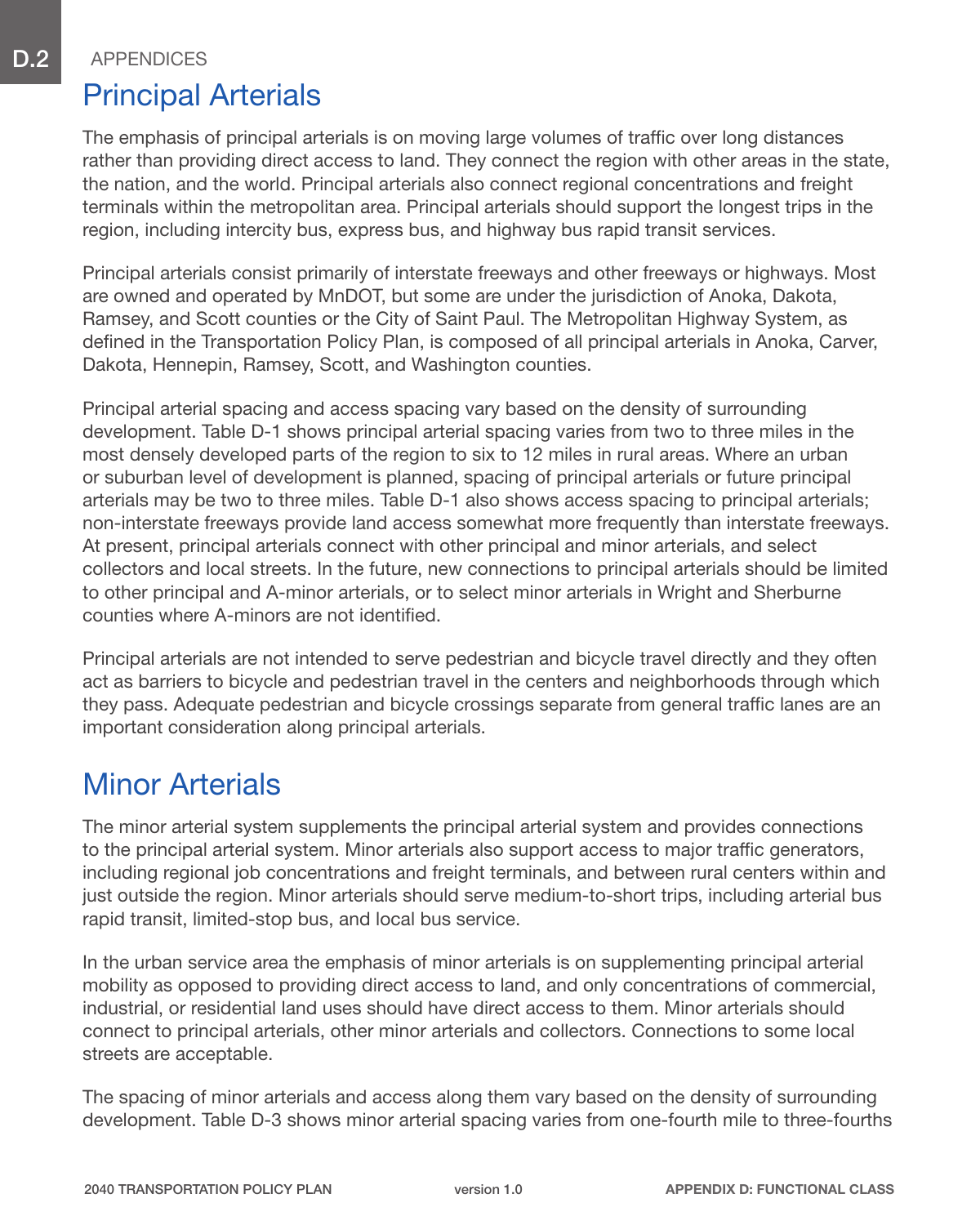mile in the most densely developed parts of the region, to every one to two miles in the emerging suburban areas. Where an urban or suburban level of development is planned, minor arterials should be spaced every one-half mile to two miles. The criteria and characteristics in Table D-3 and Table D-5 apply to all minor arterials. The A-minor arterials are grouped into four categories – Augmentors, Relievers, Expanders, and Connectors – and are described in Table D-4.

Minor arterials are designed to carry higher volumes of general traffic than other local roads and these design characteristics often create a barrier for bicycle and pedestrian travel. Priority should be placed on addressing these barriers in areas with pedestrian traffic, such as within regional job concentrations, within local centers, and along major transit routes.

## Collector Roads

Mobility and land access are equally important on the collector road system. The collector system provides connections between neighborhoods and from neighborhoods to regional job concentrations and local centers. It also provides supplementary connections between major traffic generators within regional job concentrations. Direct land access should primarily be to development concentrations. Connectors typically serve short trips of one to four miles. Collectors connect primarily to minor arterials, other collectors, and local streets.

Major and minor collectors should be identified in the urban and rural areas. Major collectors serve higher density residential areas (often penetrating residential neighborhoods for significant distances), job and activity centers and freight terminals that are not on the arterial system, and they serve longer local trips, including local bus service. Minor collectors serve shorter local trips and lower density land uses (often penetrating residential neighborhoods only for a short distance). Spacing in regional job concentrations and local centers may vary from one-eighth to one-half mile. In urban center and urban communities, collectors are needed one-fourth to three-fourths mile apart. In communities with suburban designations, spacing may range from one-half to one mile and may service existing development, but one-fourth to three-fourth mile spacing may be required in the future. Major collectors should be spaced farther apart than minor collectors.

Collector roads can be good candidates for bicycle routes because they serve shorter trips that bicyclists make and generally have more compatible traffic speeds and volumes as compared to arterials. Collectors in the urban service area should include pedestrian accommodations and may be candidates for traffic calming, especially where pedestrian traffic is greatest, such as within regional job concentrations and local centers and along transit routes. For more information on bicycle and pedestrian accommodations, refer to the Strategies and Bicycle and Pedestrian Investment Direction discussions.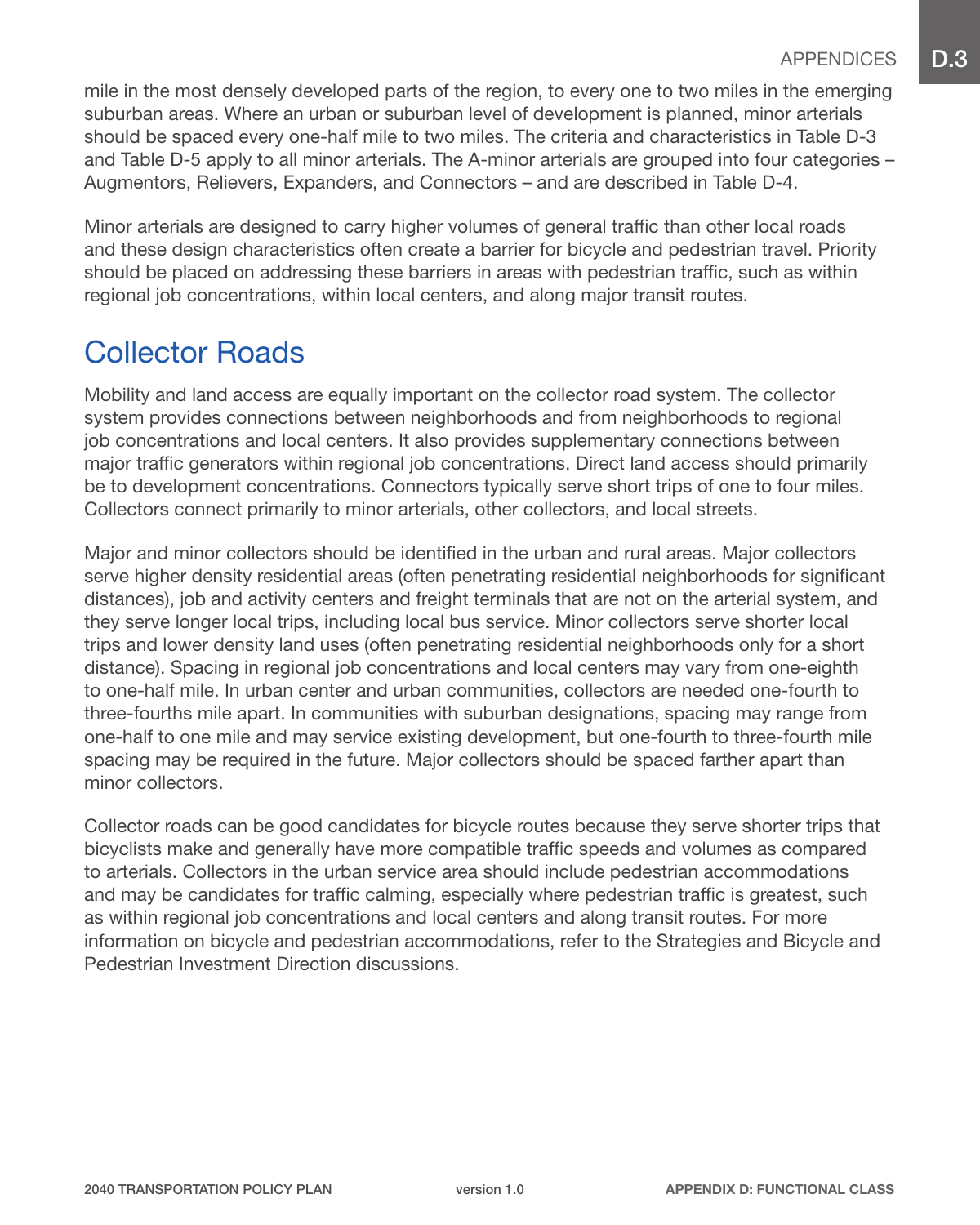#### Local Roads

Local roads connect blocks and land parcels, and the primary emphasis is on land access. In most cases, local roads connect to other local roads and collectors. In some cases, they connect to minor arterials. Local roads serve short trips at low speeds. In the urban center, local roads could be are spaced as close as 300 feet, while in the rural area, one-mile spacing may be adequate.

Local roads serve local travel for pedestrians and bicyclists. Transit is occasionally a consideration for local roads, depending on the surrounding land uses.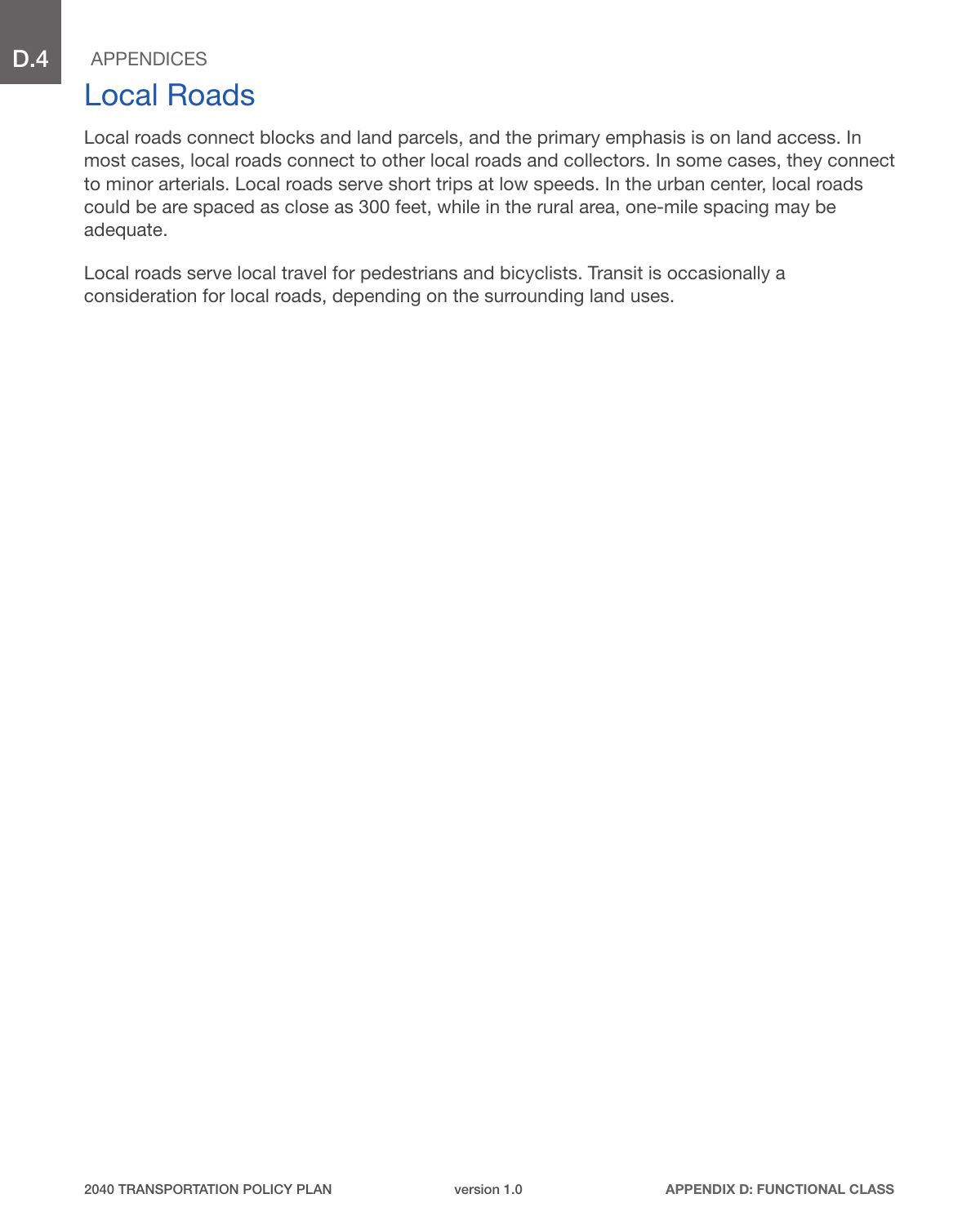| Rural<br><b>Other Principal Arterial</b>           | service area with major<br>cities in Minnesota and<br>Connect the urban<br>other states.                    | $6-12$ miles                                         | be required to connect<br>Closer spacing may<br>portions of Rural     | community designations<br>to each other or to Rural<br>Centers.                                |                                                  | other principal arterials,<br>To Interstate freeways,<br>arterials. Intersections<br>should be limited to 2<br>and selected A-minor<br>miles or more.                                                                                                                     |
|----------------------------------------------------|-------------------------------------------------------------------------------------------------------------|------------------------------------------------------|-----------------------------------------------------------------------|------------------------------------------------------------------------------------------------|--------------------------------------------------|---------------------------------------------------------------------------------------------------------------------------------------------------------------------------------------------------------------------------------------------------------------------------|
| <b>Urban Service Area</b>                          | freight terminals within<br>the urban service area.<br>Connect regional job<br>concentrations and           | Urban community<br>designations:<br>2-3 miles.       | Suburban community<br>designations:                                   | relation to development<br>Spacing should vary in<br>density of land uses<br>served, 2-6 miles |                                                  | should be limited to 1-2<br>other principal arterials,<br>arterials should be of a<br>To Interstate freeways,<br>arterials. Connections<br>design type that does<br>and selected A-minor<br>to stop. Intersections<br>not require vehicles<br>between principal<br>miles. |
| Interstate and Freeway Principal Arterial<br>Rural | service area with urban<br>in Minnesota and other<br>areas and major cities<br>Connect the urban<br>states. | $6-12$ miles                                         | be required to connect<br>portions of the urban<br>Closer spacing may | other or to Rural Centers.<br>service area to each                                             |                                                  | Access at distances of<br>arterials, and selected<br>freeways, principal<br>To other Interstate<br>A-minor arterials.<br>2-6 miles.                                                                                                                                       |
| Urban Service Area                                 | the urban service area.<br>freight terminals within<br>Connect regional job<br>and<br>concentrations        | Within urban community<br>designations:<br>2-3 miles | community designations:<br>Within suburban                            | relation to development<br>Spacing should vary in<br>density of land uses<br>served, 2-6 miles | Designed for speeds of 45 miles per hour or more | does not require vehicles<br>principal arterials should<br>freeways, other principal<br>be of a design type that<br>distances of 1-2 miles.<br>Connections between<br>arterials and selected<br>To other Interstate<br>to stop. Access at<br>A-minor arterials.           |
| Criterion                                          | Connections<br>Place                                                                                        |                                                      | Spacing                                                               |                                                                                                | Operations                                       | Connections<br>and Access<br>Spacing*<br>System                                                                                                                                                                                                                           |

Table D-1: Functional Classification System Criteria for Principal Arterials Table D-1: Functional Classification System Criteria for Principal Arterials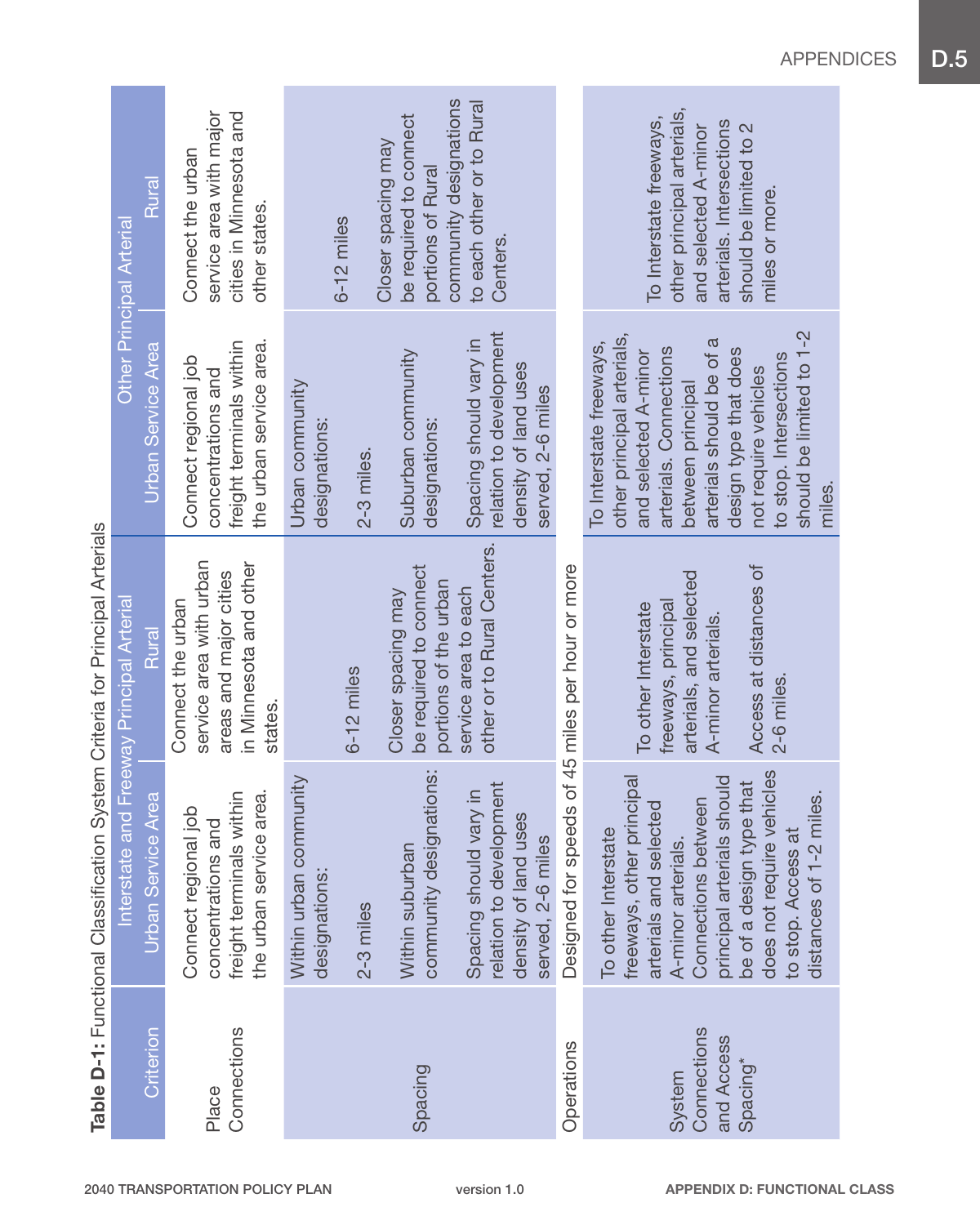|                              | Table D-1: Functional Classification                                                                                                           | System Criteria for Principal Arterials                                                            |                                                                                                                                                    |                                                                                            |
|------------------------------|------------------------------------------------------------------------------------------------------------------------------------------------|----------------------------------------------------------------------------------------------------|----------------------------------------------------------------------------------------------------------------------------------------------------|--------------------------------------------------------------------------------------------|
|                              | Interstate and Freeway Principal Arterial                                                                                                      |                                                                                                    | <b>Other Principal Arterial</b>                                                                                                                    |                                                                                            |
| <b>Criterion</b>             | <b>Urban Service Area</b>                                                                                                                      | Rural                                                                                              | <b>Urban Service Area</b>                                                                                                                          | Rural                                                                                      |
| Trip-Making<br>Service       | Express and highway<br>bus rapid transit trips<br>continuous miles on<br>miles with at least 5<br>Trips greater than 8<br>principal arterials. |                                                                                                    | Express and highway<br>bus rapid transit trips<br>continuous miles on<br>miles with at least 5<br>Trips greater than 8<br>principal arterials.     |                                                                                            |
| Land Access*<br>Mobility vs. | Emphasis is on mobility<br>than direct land access.<br>No direct land access<br>for longer trips rather<br>should be allowed.                  | Emphasis is on mobility<br>rather than land access.<br>No direct land access<br>should be allowed. | Emphasis is on mobility<br>than direct land access.<br>Little or no direct land<br>for longer trips rather<br>access within the<br>urbanized area. | Emphasis is on mobility<br>rather than land access.<br>Little or no direct land<br>access. |
|                              | *The key objective is stated under "Operations" heading in this table                                                                          |                                                                                                    |                                                                                                                                                    |                                                                                            |

in this table. \*The key objective is stated under "Operations" heading in this table.Inpanin **Operations** oplective is stated under Ine key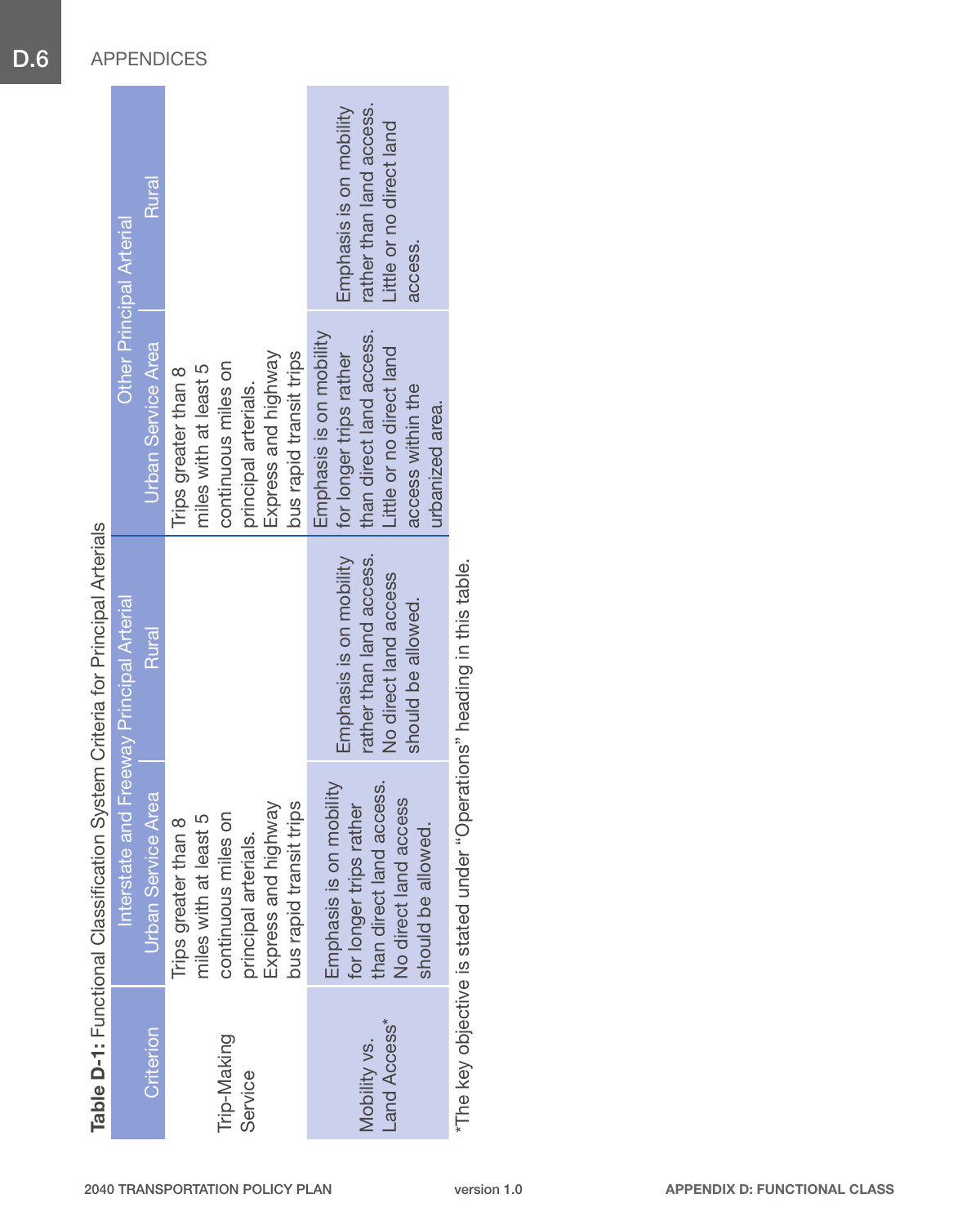|                                             | Table D-2: Functional Classification System Characteristics for Principal Arterials                                     |                                                                                                                       |                                                                                                                                                                                      |                                                                                          |
|---------------------------------------------|-------------------------------------------------------------------------------------------------------------------------|-----------------------------------------------------------------------------------------------------------------------|--------------------------------------------------------------------------------------------------------------------------------------------------------------------------------------|------------------------------------------------------------------------------------------|
|                                             | ntersta <sup>®</sup>                                                                                                    | e and Freeway Principal Arterial                                                                                      | <b>Other Principal Arterial</b>                                                                                                                                                      |                                                                                          |
| Characteristic                              | Urban Service Area                                                                                                      | Rural                                                                                                                 | Urban Service Area                                                                                                                                                                   | Rural                                                                                    |
| System Mileage                              | statewide mileage for<br>arterials at 1 - 5% of<br>Interstate and other<br>freeway principal<br>FHWA suggests<br>system | statewide mileage for<br>Interstate and other<br>arterials at 1-5% of<br>freeway principal<br>FHWA suggests<br>system | other principal arterials<br>statewide mileage for<br>at 4-9% of system<br>FHWA suggests                                                                                             | other principal arterials<br>statewide mileage for<br>at 2-6% of system<br>FHWA suggests |
| Percent of Vehicle<br>Miles Traveled        | FHWA suggests 17-43%<br>of statewide VMT                                                                                | FHWA suggests 18-45%<br>of statewide VMT                                                                              | FHWA suggests 16-33%<br>of statewide VMT                                                                                                                                             | FHWA suggests 15-31%<br>of statewide VMT                                                 |
| Intersections                               | Grade separated                                                                                                         | Grade separated                                                                                                       | minimum, high-capacity<br>controlled at-grade<br>Grade separated<br>appropriate. At a<br>desirable where<br>intersections                                                            | High-capacity controlled<br>at-grade intersections                                       |
| Parking                                     | None                                                                                                                    | None                                                                                                                  | None                                                                                                                                                                                 | None                                                                                     |
| Large Trucks                                | No restrictions                                                                                                         | No restrictions                                                                                                       | No restrictions                                                                                                                                                                      | No restrictions                                                                          |
| Management<br>Tools                         | for transit, interchange<br>preferential treatment<br>Ramp metering,<br>spacing                                         | Interchange spacing                                                                                                   | preferential treatment<br>barriers, traffic signal<br>progression, staging<br>intersection spacing<br>for transit, access<br>of reconstruction,<br>Ramp metering,<br>control, median | intersection spacing<br>Access control,                                                  |
| Typical Average<br>Daily Traffic<br>Volumes | 25,000-200,000+                                                                                                         | 5,000-50,000+                                                                                                         | 15,000-100,000+                                                                                                                                                                      | $2,500 - 25,000 +$                                                                       |
| Posted Speed<br>Limit                       | 45-70 mph                                                                                                               | 55-70 mph                                                                                                             | 40-65 mph                                                                                                                                                                            | Legal limit                                                                              |
| Right-of-Way                                | 300 feet                                                                                                                | 300 feet                                                                                                              | $100 - 300$ feet                                                                                                                                                                     | 100 - 300 Feet                                                                           |

starietice for Princinal Artariale Table D-2: Functional Classification System Characteristics for Principal Arterials Č £  $\overline{C}$  $rac{c}{2}$  $a$ tio al Claceific ction  $2.5m$ Ċ

APPENDICES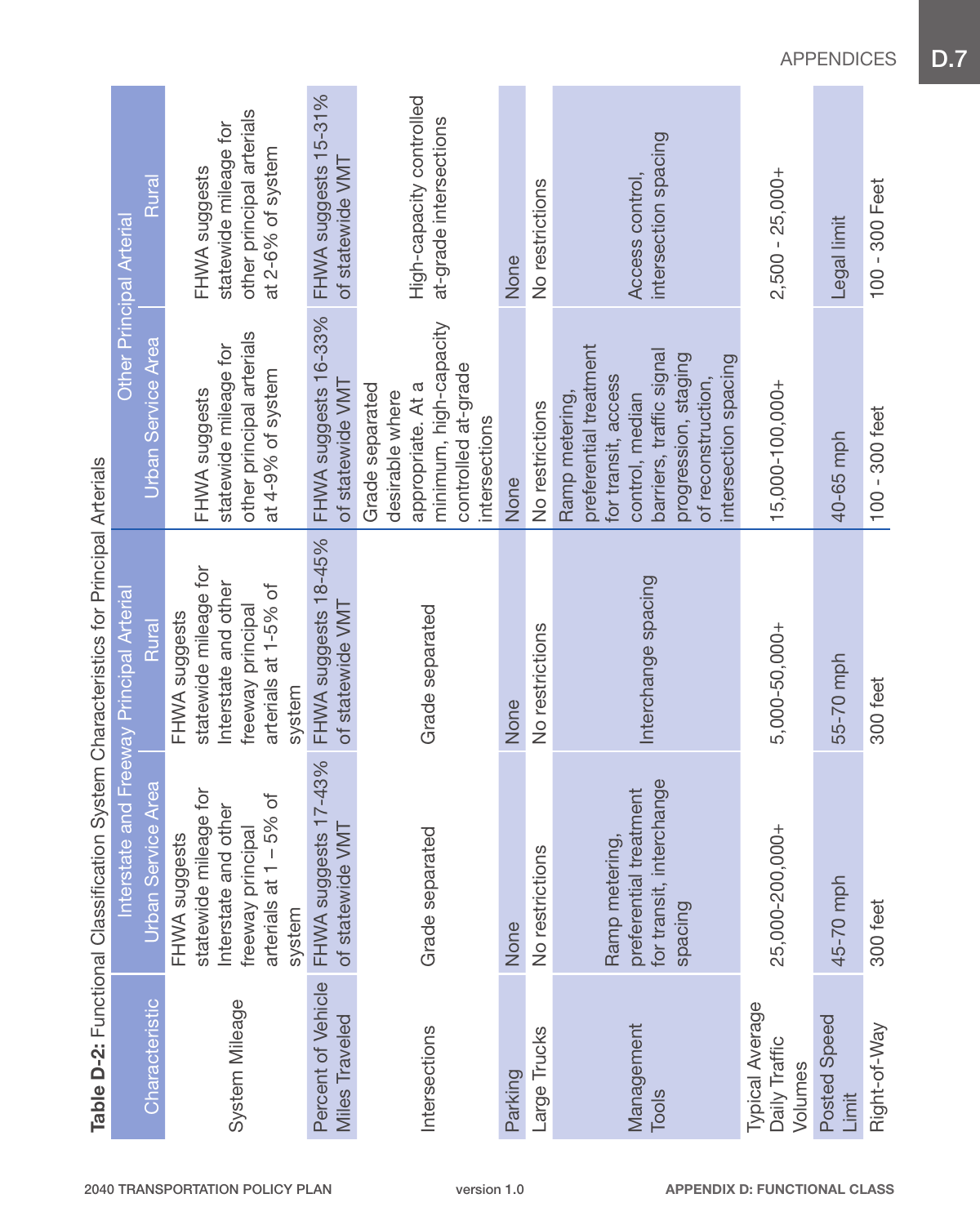| <b>Other Principal Arterial</b>           | Rural                     | None                                                                                                                                       | On facilities that cross<br>or are parallel to the<br>principal arterial                                                                                                                                                                   |
|-------------------------------------------|---------------------------|--------------------------------------------------------------------------------------------------------------------------------------------|--------------------------------------------------------------------------------------------------------------------------------------------------------------------------------------------------------------------------------------------|
|                                           | <b>Urban Service Area</b> | Transit advantages that<br>periods where possible<br>provide priority access<br>and reliable movement<br>for transit in peak<br>and needed | On facilities that cross<br>and in activity centers.<br>principal arterial, with<br>Crossings should be<br>or are parallel to the<br>along transit routes<br>spaced to allow for<br>adequate crossing<br>greater emphasis<br>opportunities |
| Interstate and Freeway Principal Arterial | Rural                     | None                                                                                                                                       | On facilities that cross<br>or are parallel to the<br>principal arterial                                                                                                                                                                   |
|                                           | Urban Service Area        | Transit advantages that<br>and reliable movement<br>provide priority access<br>periods where needed<br>for transit in peak                 | On facilities that cross<br>and in activity centers<br>principal arterial, with<br>Crossings should be<br>or are parallel to the<br>along transit routes<br>spaced to allow for<br>adequate crossing<br>greater emphasis<br>opportunities  |
|                                           | <b>Characteristic</b>     | Accommodations<br><b>Transit</b>                                                                                                           | Accommodations<br>Bicycle and<br>Pedestrian                                                                                                                                                                                                |

Table D-2: Functional Classification System Characteristics for Principal Arterials Table D-2: Functional Classification System Characteristics for Principal Arterials

This table summarizes characteristics for existing roadways to be used in evaluating functional classification and should not This table summarizes characteristics for existing roadways to be used in evaluating functional classification and should not be used as design guidelines. be used as design guidelines.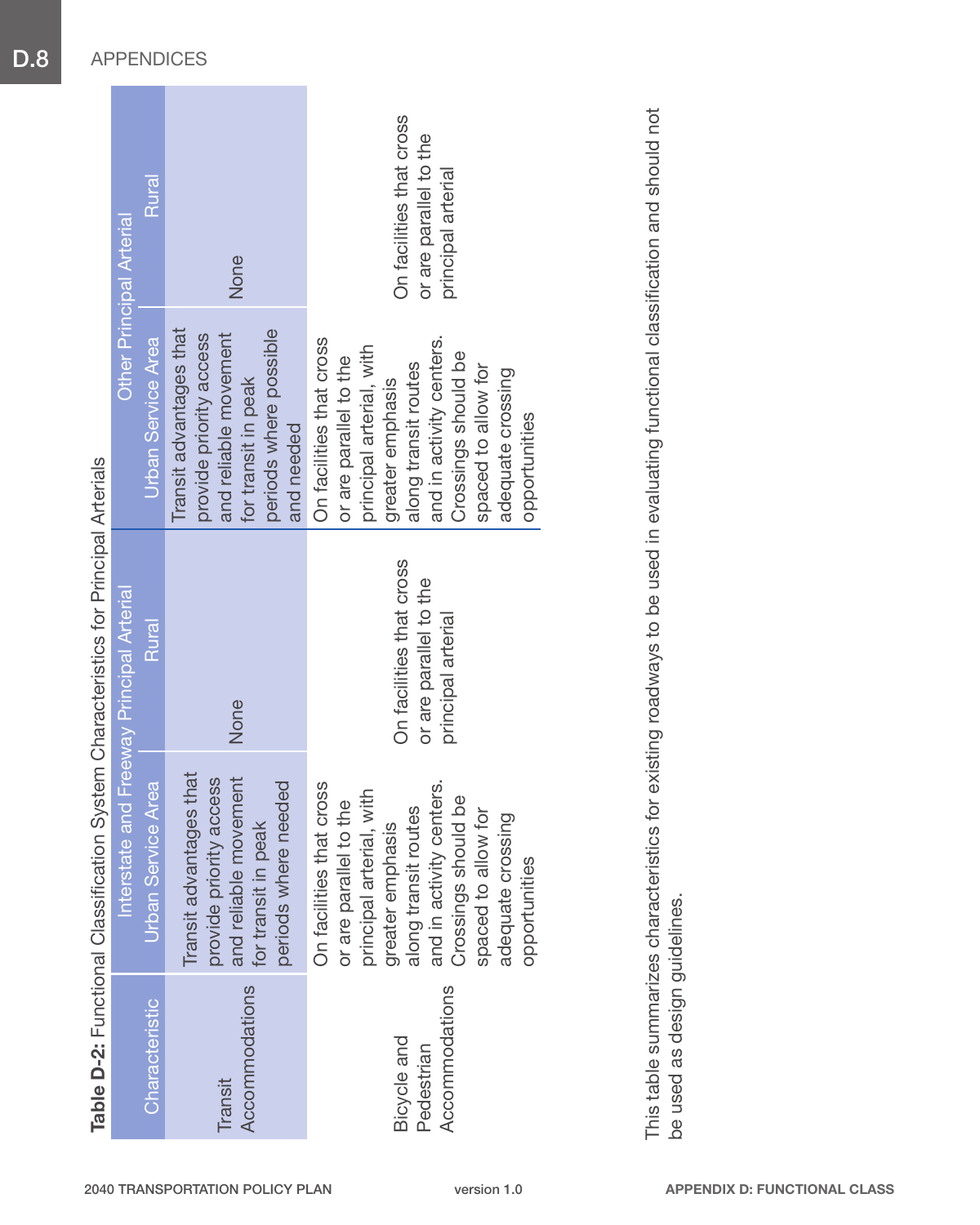|                              | <b>SHEEP AND A SHIP CONTROLL CONSTRUSION OF A SHIP CONSTRUCT OF A SHIP CONTROLL OF THE CONSTRUCT OF A SHIP CONSTRUCT OF A SHIP CONSTRUCT OF A SHIP CONSTRUCT OF A SHIP CONSTRUCT OF A SHIP CONSTRUCT OF A SHIP CONSTRUCT OF A SH</b>      |                                                                                                                                                                                                                        |
|------------------------------|-------------------------------------------------------------------------------------------------------------------------------------------------------------------------------------------------------------------------------------------|------------------------------------------------------------------------------------------------------------------------------------------------------------------------------------------------------------------------|
|                              | Minor Arterial (A-minor or other)                                                                                                                                                                                                         |                                                                                                                                                                                                                        |
| Criterion                    | Jrban Service Area                                                                                                                                                                                                                        | Rural                                                                                                                                                                                                                  |
| Connections<br>Place         | regional job concentrations, local centers, and freight<br>Provide supplementary connections between<br>e urban service area<br>terminals within th                                                                                       | Connect the urban service area with cities and towns<br>rural growth centers inside the Twin Cities region and<br>in Minnesota outside the Twin Cites region. Connect<br>comparable places near the Twin Cities region |
|                              | Regional job concentrations: 1/4-3/4 mile                                                                                                                                                                                                 | Rural Areas: As needed, in conjunction with the                                                                                                                                                                        |
| Spacing                      | designations: 1/2-1 mile<br>Urban community                                                                                                                                                                                               | of places identified in "Place Connections" criterion<br>major collectors, provide adequate interconnection                                                                                                            |
|                              | Suburban community designations: 1-2 miles                                                                                                                                                                                                |                                                                                                                                                                                                                        |
| Connections<br>System        | arterials, other minor arterials, collectors, and some<br>To most Interstate freeways and other principal<br>local streets                                                                                                                | arterials, other minor arterials, collectors, and some<br>To most Interstate freeways and other principal<br>local streets                                                                                             |
| Trip-Making<br>Service       | trips accessing the principal arterial network. Local,<br>development density) at moderate speeds. Longer<br>trips (2-6 miles depending on<br>limited-stop, and arterial bus rapid transit trips<br>Medium-to-short 1                     |                                                                                                                                                                                                                        |
| Operations                   | Designed for speeds less than 45 miles per hour                                                                                                                                                                                           | Designed for speeds ranging from 45 to 55 miles per<br>hour                                                                                                                                                            |
| Land Access*<br>Mobility vs. | concentrations, local centers, freight terminals, and<br>to concentrations of activity including regional job<br>on direct land access. Direct land access limited<br>Emphasis on mobility for longer trips rather than<br>neighborhoods. | Emphasis on mobility for longer trips rather than on<br>direct land access                                                                                                                                             |
|                              | "Operations" heading in this table.<br>*The key objective is stated under                                                                                                                                                                 |                                                                                                                                                                                                                        |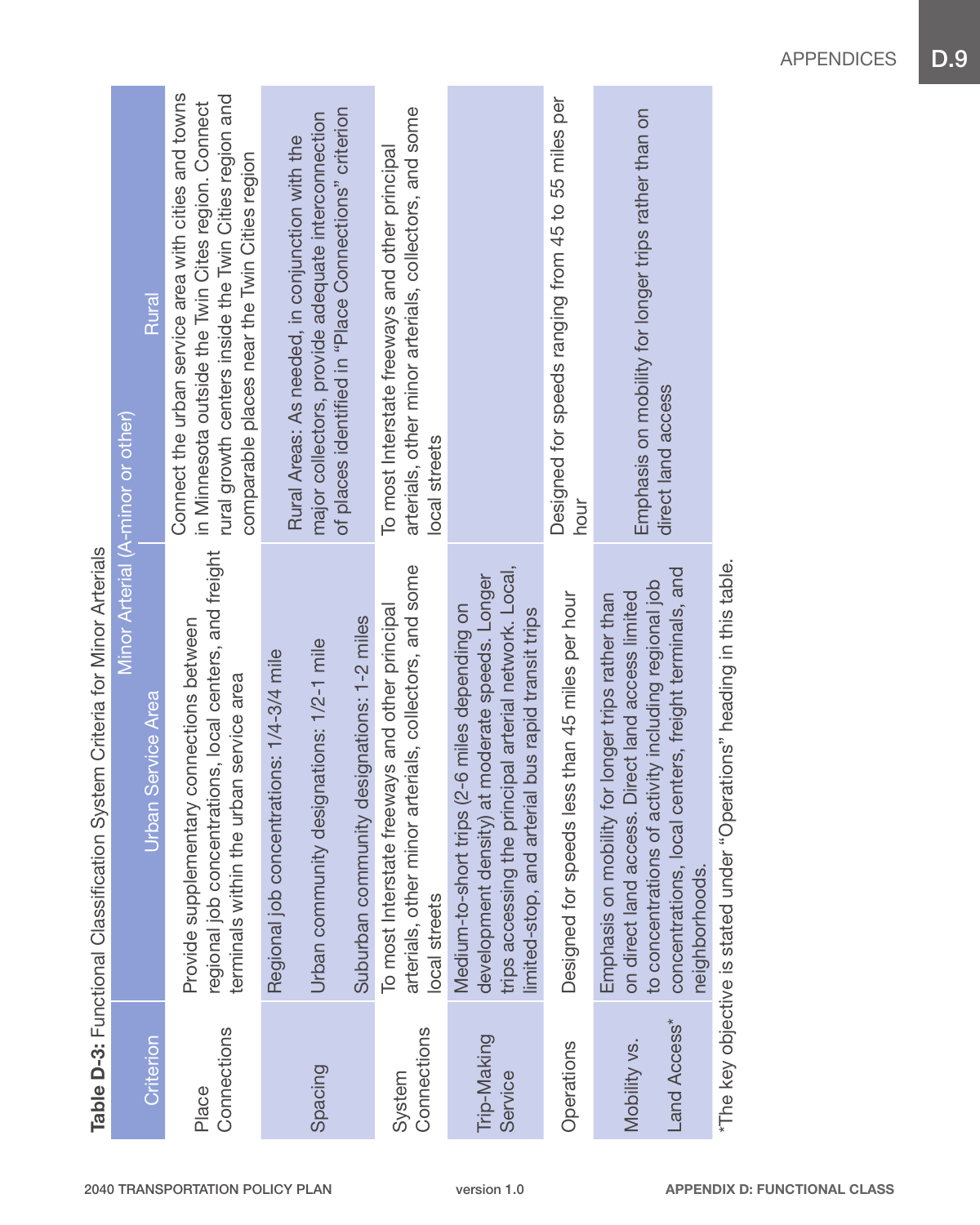|                                                          | Table D-4: Additional Criteria for A-Minor Arterials                                                                                                                                        |                                                                                                      |                                                                                                      |                                                                                                                                                                               |
|----------------------------------------------------------|---------------------------------------------------------------------------------------------------------------------------------------------------------------------------------------------|------------------------------------------------------------------------------------------------------|------------------------------------------------------------------------------------------------------|-------------------------------------------------------------------------------------------------------------------------------------------------------------------------------|
| Criterion in addition to<br>Table D-3                    | Relievers                                                                                                                                                                                   | Augmentors                                                                                           | <b>Expanders</b>                                                                                     | Connectors                                                                                                                                                                    |
| Purpose                                                  | for congested,<br>Provide supplementary<br>parallel principal<br>capacity<br>arterial                                                                                                       | densely developed or<br>redeveloping areas<br>principal arterial<br>Supplement the<br>system in more | densely developed or<br>redeveloping areas<br>Supplement the<br>principal arterial<br>system in less | connections between<br>general purpose lane<br>rural centers and to<br>principal arterials in<br>Provide safe, direct<br>rural areas without<br>adding continuous<br>capacity |
| MSP 2040 Community<br>Location in Thrive<br>designations | defined in Thrive MSP<br>suburban edge, and<br>suburban<br>urban, suburban,<br>edge community<br>of urban center,<br>designations as<br>area: Consists<br>Jrban service<br>emerging<br>2040 | urban community<br>Urban center and<br>designations                                                  | suburban edge, and<br>emerging suburban<br>Urban, suburban,<br>edge community<br>designations        | designations. One end<br>seven county area or<br>may be in the urban<br>may be outside the<br>Rural community<br>service area                                                 |
| Existing System                                          | 400 miles                                                                                                                                                                                   | 200 miles                                                                                            | 650 miles                                                                                            | 680 miles                                                                                                                                                                     |

See the Metropolitan Council Web site for a current map of the A-minor arterial system. See the Metropolitan Council Web site for a current map of the A-minor arterial system.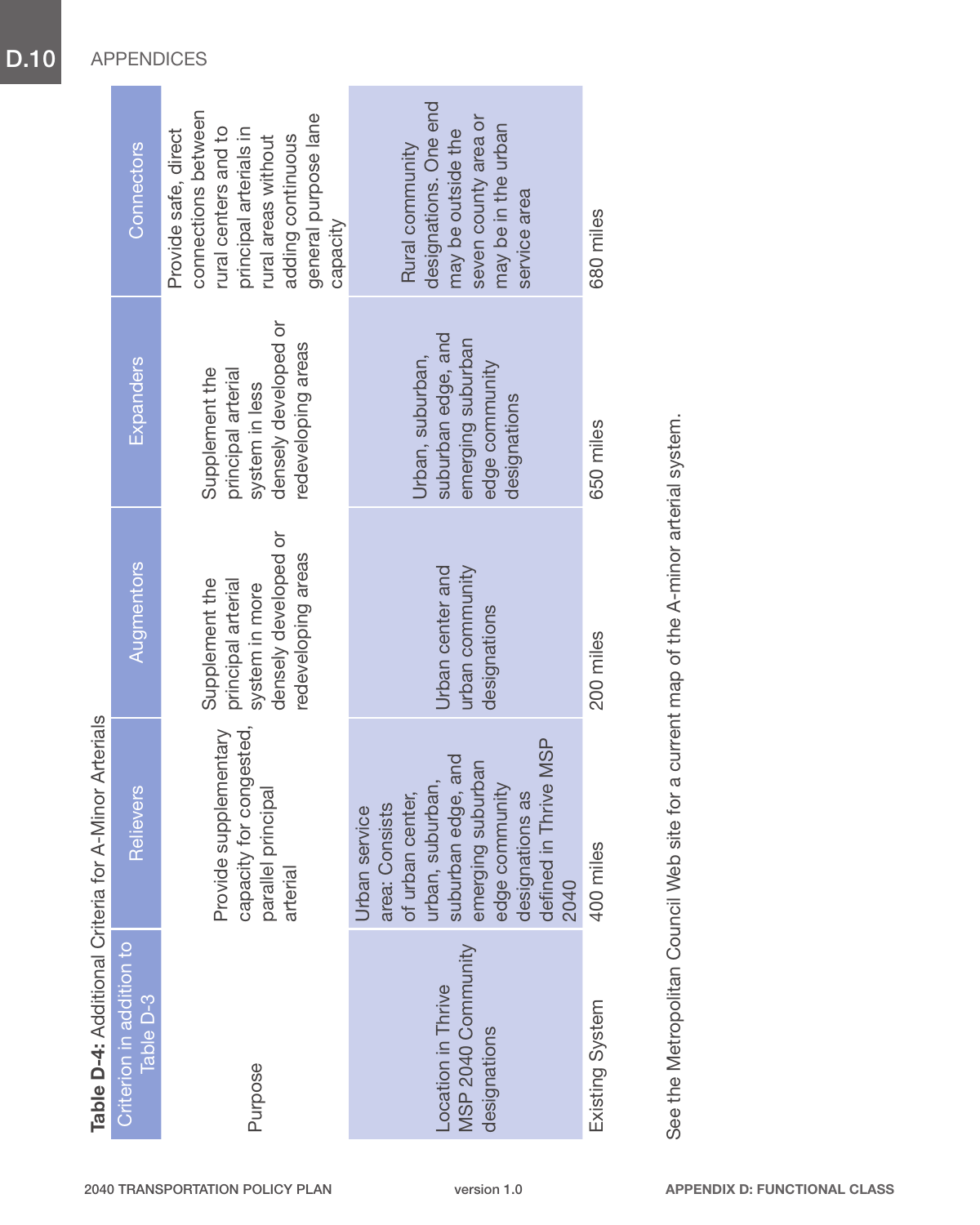|                                          | Table D-5: Functional Classification System Characteristics for Minor Arterials                                                                                                                                         |                                                                                         |
|------------------------------------------|-------------------------------------------------------------------------------------------------------------------------------------------------------------------------------------------------------------------------|-----------------------------------------------------------------------------------------|
|                                          |                                                                                                                                                                                                                         | Minor Arterial (A-or other)                                                             |
| Characteristic                           | Urban Service Area                                                                                                                                                                                                      | Rural                                                                                   |
| System Mileage                           | FHWA suggests statewide mileage for minor<br>arterials in urbanized areas at 7-14% of<br>system                                                                                                                         | FHWA suggests statewide mileage for minor<br>arterials in rural areas at 2-6% of system |
| Percent of Vehicle Miles<br>Traveled     | FHWA suggests 14-27% of statewide VMT                                                                                                                                                                                   | FHWA suggests 7-14% of statewide VMT                                                    |
| Intersections                            | Traffic signals, roundabouts, and cross-street<br>stops                                                                                                                                                                 | Roundabouts and cross-street stops                                                      |
| Parking                                  | Restricted as necessary                                                                                                                                                                                                 | Restricted as necessary                                                                 |
| Large Trucks                             | Candidates for local truck network, large<br>trucks restricted as necessary                                                                                                                                             | Candidates for local truck network, large<br>trucks restricted as necessary             |
| Management Tools                         | Traffic signal progression and spacing, land<br>access management/control, preferential<br>treatment for transit                                                                                                        | Land access management/control                                                          |
| Typical Average Daily Traffic<br>Volumes | 5,000-30,000+                                                                                                                                                                                                           | $1,000 - 10,000 +$                                                                      |
| Posted Speed Limit                       | 30-45 mph                                                                                                                                                                                                               | Legal limit                                                                             |
| Right-of-Way                             | 60-150 feet                                                                                                                                                                                                             | 60-150 feet                                                                             |
| Transit Accommodations                   | Transit advantages for reliable movement<br>where needed                                                                                                                                                                | None                                                                                    |
| Bicycle and Pedestrian<br>Accommodations | along transit routes and in activity centers.<br>Crossings should be spaced to allow for<br>the minor arterial, with greater emphasis<br>On facilities that cross or are parallel to<br>adequate crossing opportunities | On facilities that cross the minor arterial                                             |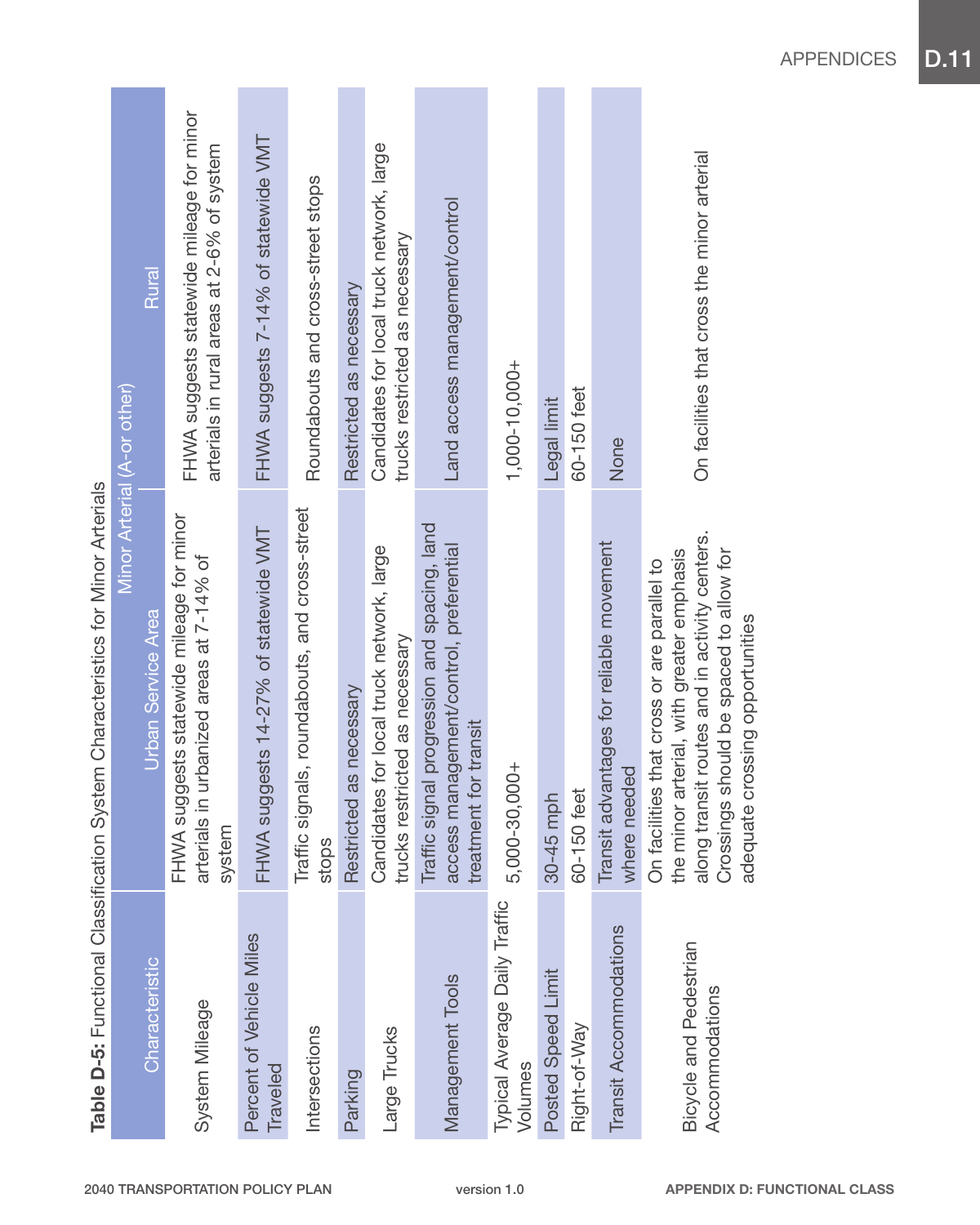|                           |                                                                                                                                                                                                                                          | - הייסטורים הייסטורים ביום המונח ביום המונח במונח המונח המונח המונח המונח המונח המונח המונח המונח המונח המונח ה<br>המונח המונח המונח המונח המונח המונח המונח המונח המונח המונח המונח המונח המונח המונח המונח המונח המונח המונח ה<br>Collector                                           |                                                                                                                       | Loca                                                              |
|---------------------------|------------------------------------------------------------------------------------------------------------------------------------------------------------------------------------------------------------------------------------------|-----------------------------------------------------------------------------------------------------------------------------------------------------------------------------------------------------------------------------------------------------------------------------------------|-----------------------------------------------------------------------------------------------------------------------|-------------------------------------------------------------------|
| Criterion                 | Service Area<br>Urban                                                                                                                                                                                                                    | Rural                                                                                                                                                                                                                                                                                   | Urban Service Area                                                                                                    | Rural                                                             |
| Place Connections         | provide supplementary<br>within job and activity<br>connections of major<br>neighborhoods and<br>urban service area.<br>centers within the<br>traffic generators<br>Major collectors<br>Connect<br>centers.                              | Provide supplementary<br>rural centers inside the<br>Twin Cities region and<br>connection between<br>near the Twin Cities<br>comparable places<br>region.                                                                                                                               | Connect blocks and<br>neighborhoods and<br>land parcels within<br>within commercial<br>developments.<br>or industrial |                                                                   |
| Spacing                   | Minor collectors should<br>Suburban community<br>Job concentrations:<br>closely than major<br>Urban community<br>be spaced more<br>$1/4 - 3/4$ mile<br>designations:<br>1/2 - 1 mile<br>$1/8 - 1/2$ mile<br>designations:<br>collectors. | Rural Areas: As needed<br>Connections" criterion.<br>average spacing of not<br>connections for places<br>be designated at an<br>in conjunction with<br>identified in "Place<br>minor arterials, to<br>provide adequate<br>In addition, minor<br>collectors should<br>less than 4 miles. | As needed to access<br>land uses.                                                                                     | As needed to access<br>land uses.                                 |
| <b>System Connections</b> | collectors may connect<br>other collectors, and<br>to principal arterials<br>local streets. Major<br>arterials,<br>under exceptional<br>circumstances<br>To minor                                                                        | To minor arterials, other<br>collectors, and local<br>streets.                                                                                                                                                                                                                          | To collectors and other<br>To a few minor<br>local streets.<br>arterials.                                             | To collectors and local<br>To a few minor<br>arterials.<br>roads. |

Table D-6: Functional Classification System Criteria for Collectors and Local Streets Table D-6: Functional Classification System Criteria for Collectors and Local Streets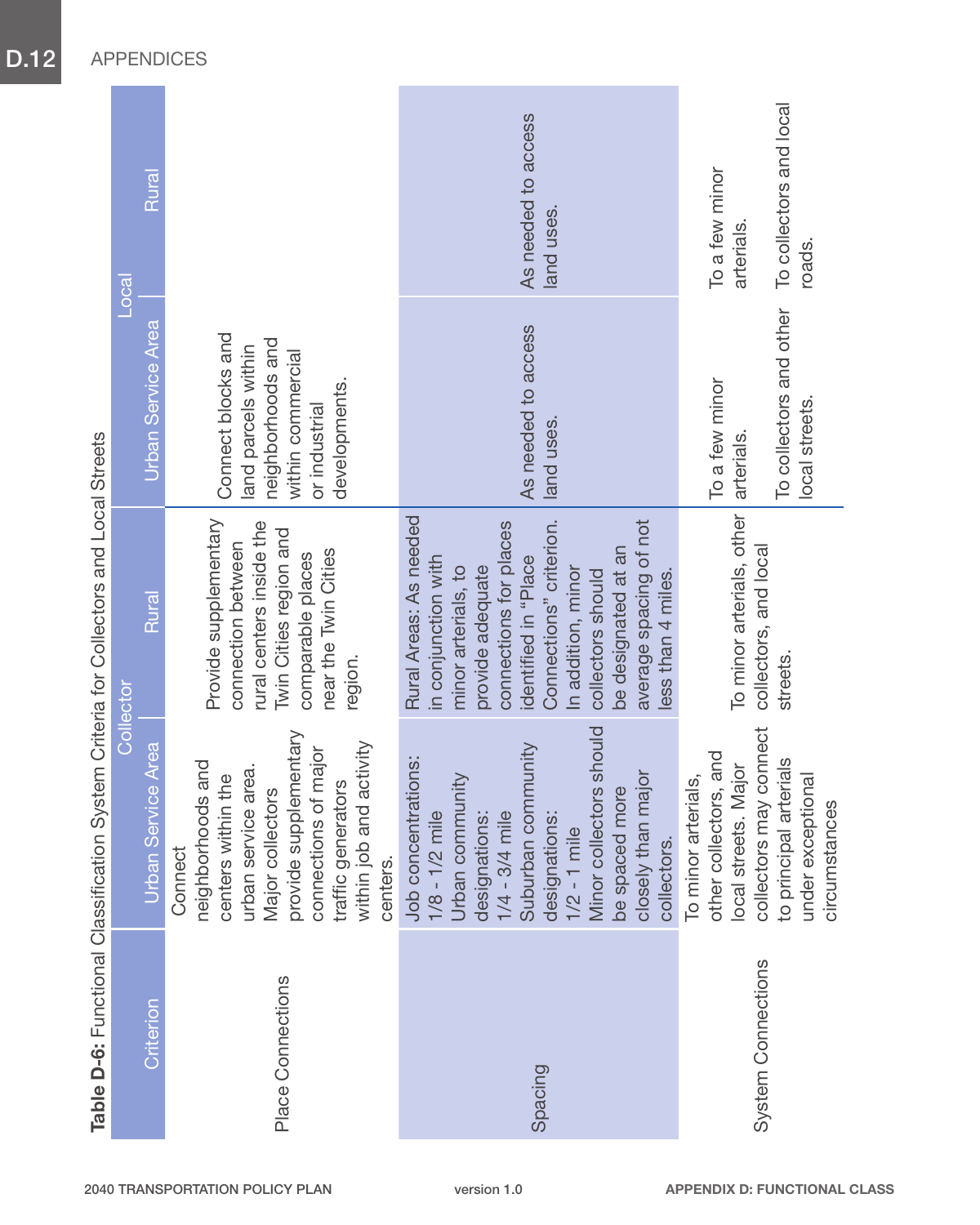|                                                                                                                                                                                                                                  | Loca             | Rural                     |                                                                                                                                                                                                                                            | access, not on mobility.<br>agricultural land uses.<br>Direct land access<br>Emphasis on land<br>predominantly to                  |
|----------------------------------------------------------------------------------------------------------------------------------------------------------------------------------------------------------------------------------|------------------|---------------------------|--------------------------------------------------------------------------------------------------------------------------------------------------------------------------------------------------------------------------------------------|------------------------------------------------------------------------------------------------------------------------------------|
|                                                                                                                                                                                                                                  |                  | <b>Urban Service Area</b> | Longer trips accessing<br>miles) at low speeds,<br>and pedestrian trips.<br>collector and arterial<br>Short trips (under 2<br>including bicycle<br>the collector or<br>network.                                                            | access, not on mobility.<br>residential land uses.<br>Direct land access<br>Emphasis on land<br>predominantly to                   |
|                                                                                                                                                                                                                                  | <b>Collector</b> | Rural                     |                                                                                                                                                                                                                                            |                                                                                                                                    |
| - האירוני האירוני האירוני האירוני האירוני האירוני האירוני האירוני האירוני האירוני האירוני האירוני האירוני האיר<br>האירוני האירוני האירוני האירוני האירוני האירוני האירוני האירוני האירוני האירוני האירוני האירוני האירוני האירונ |                  | <b>Urban Service Area</b> | network including local<br>bus transit and bicycle<br>accessing the arterial<br>Major collectors may<br>support longer trips<br>density) at low-to-<br>moderate speeds.<br>miles depending<br>on development<br>Short trips (1-4<br>trips. | oredominantly<br>Equal emphasis on<br>Direct land<br>mobility and land<br>to development<br>concentrations.<br>access p<br>access. |
|                                                                                                                                                                                                                                  |                  | Criterion                 | Trip-Making Service                                                                                                                                                                                                                        | Mobility vs. Land<br>Access                                                                                                        |

a.



**Contract Contract**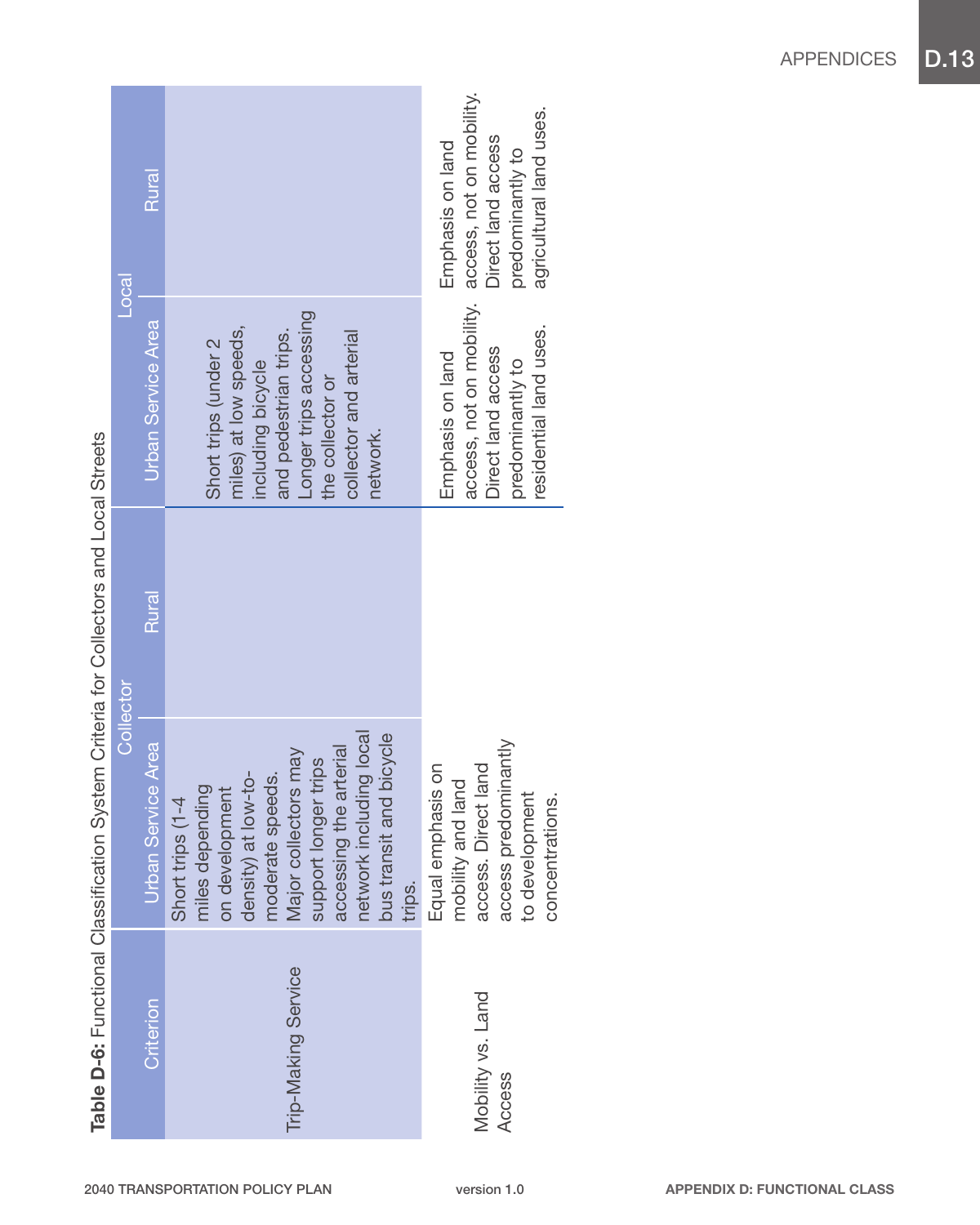|                                             | בה המשורש המונים בה המונים בין המונים במונים במונים במונים במונים במונים במונים בין בין <b>בין המוני</b> ם בין המונים ב<br>במונים המונים בין המונים בין המונים בין המונים במונים במונים במונים במונים במונים במונים במונים במונים במונ |                                                                                                       |                                                    |                                                 |
|---------------------------------------------|----------------------------------------------------------------------------------------------------------------------------------------------------------------------------------------------------------------------------------------|-------------------------------------------------------------------------------------------------------|----------------------------------------------------|-------------------------------------------------|
|                                             | Collector                                                                                                                                                                                                                              |                                                                                                       |                                                    | 20 <sub>ca</sub>                                |
| Characteristic                              | Service Area<br>Urban                                                                                                                                                                                                                  | Rural                                                                                                 | Urban Service Area                                 | Rural                                           |
| System Mileage                              | statewide range for<br>Suggested federal<br>collectors: 3-16%<br>major and minor                                                                                                                                                       | collectors, 3-15% for<br>Suggested federal<br>statewide range:<br>8-19% for major<br>minor collectors | Suggested federal<br>statewide range:<br>62-74%    | Suggested federal<br>statewide range:<br>62-74% |
| Percent of Vehicle<br><b>Miles Traveled</b> | statewide range for<br>Suggested federal<br>collectors: 2-13%<br>major and minor                                                                                                                                                       | collectors, 1-8% for<br>Suggested federal<br>10-23% for major<br>statewide range:<br>minor collectors | Suggested federal<br>statewide range:<br>$9 - 25%$ | Suggested federal<br>statewide range:<br>8-23%  |
| Intersections                               | Four-way stops and<br>some traffic signals                                                                                                                                                                                             | should be required to<br>Local street traffic<br>stop                                                 | As required                                        | As required                                     |
| Parking                                     | Restricted as<br>necessary                                                                                                                                                                                                             | Unrestricted                                                                                          | Permitted as necessary                             | Permitted as necessary                          |
| Large Trucks                                | May be candidates for<br>large trucks restricted<br>local truck network,<br>as necessary                                                                                                                                               | May be candidates for<br>large trucks restricted<br>local truck network,<br>as necessary              | Permitted as necessary                             | Permitted as necessary                          |
| Management Tools                            | of lanes, traffic<br>access management<br>signal timing, land<br>Number                                                                                                                                                                | management<br>Land access                                                                             | cul-de-sacs, diverters<br>Intersection control,    |                                                 |
| Typical Average Daily<br>Traffic Volumes    | 1,000-15,000                                                                                                                                                                                                                           | 250-2,500+                                                                                            | Less than 1,000                                    | Less than 1,000                                 |
| Posted Speed Limit                          | 30-40 mph                                                                                                                                                                                                                              | $35-45$ mph                                                                                           | Maximum 30 mph                                     | Maximum 30 mph                                  |
| Right-of-Way                                | 60-100 feet                                                                                                                                                                                                                            | 60-100 feet                                                                                           | 50-80 feet                                         | 50-80 feet                                      |

**Functional Classification System Characteristics for Collectors and Local Streets** Table D-7: Functional Classification System Characteristics for Collectors and Local Streets  $\vec{c}$ Tahle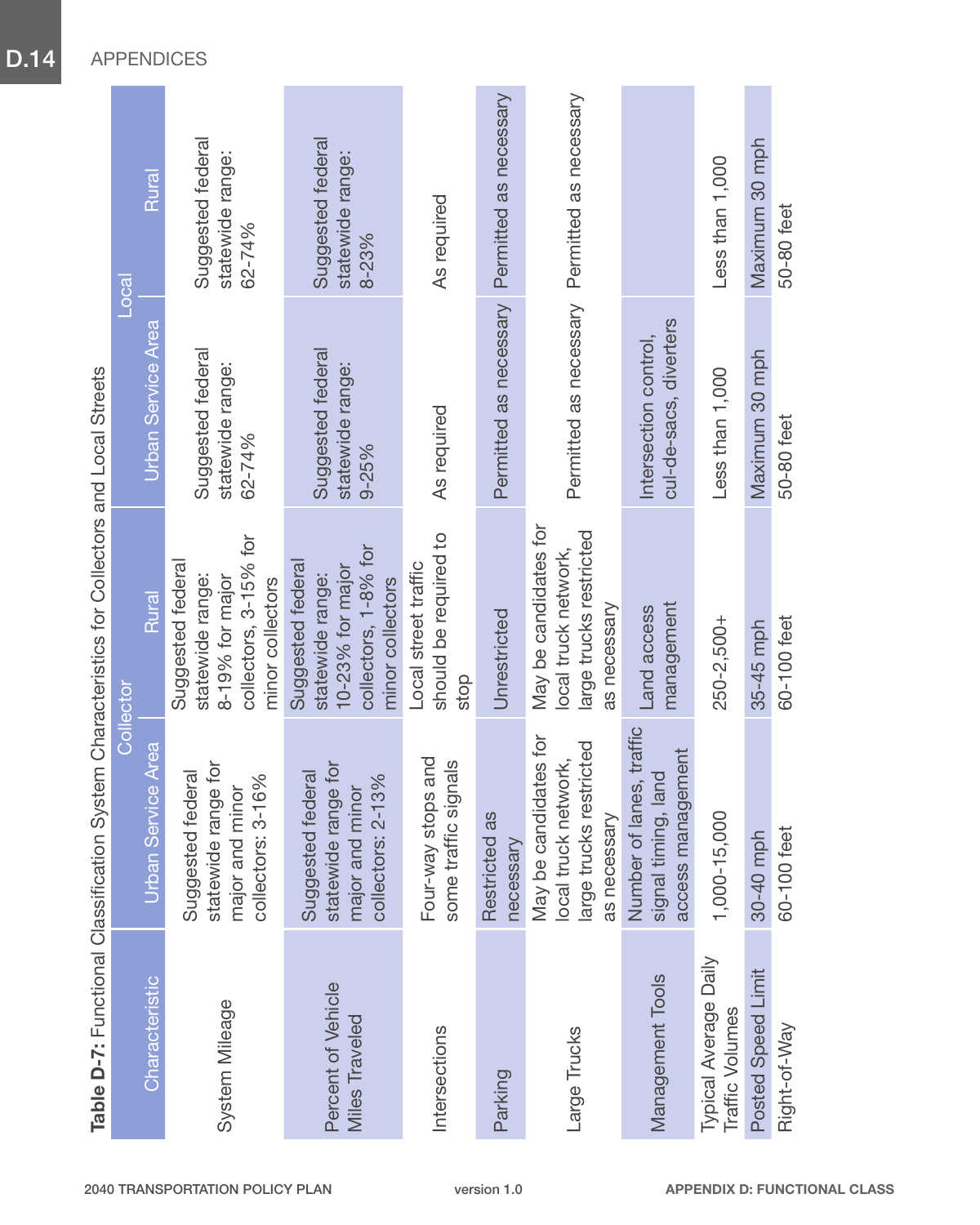|                                          |                                                                                                                                                                                                            | Table D-7: Functional Classification System Characteristics for Collectors and Local Streets                                  |                                                                |                                          |
|------------------------------------------|------------------------------------------------------------------------------------------------------------------------------------------------------------------------------------------------------------|-------------------------------------------------------------------------------------------------------------------------------|----------------------------------------------------------------|------------------------------------------|
|                                          |                                                                                                                                                                                                            | <b>Collector</b>                                                                                                              |                                                                | $\overline{\text{10}}$ cal               |
| Characteristic                           | <b>Urban Service Area</b>                                                                                                                                                                                  | Rural                                                                                                                         | <b>Urban Service Area</b>                                      | Rural                                    |
| Accommodations<br>Transit                | advantages for reliable<br>geometrics designed<br>Cross-sections and<br>route buses, transit<br>by regular-<br>movement, where<br>needed<br>for use <b>h</b>                                               | None                                                                                                                          | nonresidential areas<br>bus routes only in<br>Normally used as | None                                     |
| Bicycle and Pedestrian<br>Accommodations | higher emphasis along<br>On, along, or crossing<br>Crossings should be<br>to allow for<br>adequate crossing<br>in activity centers.<br>transit routes and<br>the collector with<br>opportunities<br>spaced | On, along, or crossing<br>the collector                                                                                       | On, along, or crossing<br>the local road                       | On, along, or crossing<br>the local road |
|                                          |                                                                                                                                                                                                            | This table summarizes characteristics for evisting roadways to be used in evaluating functional classification and should not |                                                                |                                          |

This table summarizes characteristics for existing roadways to be used in evaluating functional classification and should not **TOLL DIDOLIS**  $\overline{2}$ Ą Uldullodiu be used in evaluating initial existing roadways to l his table summarizes characteristics for<br>be used as design guidelines. be used as design guidelines.